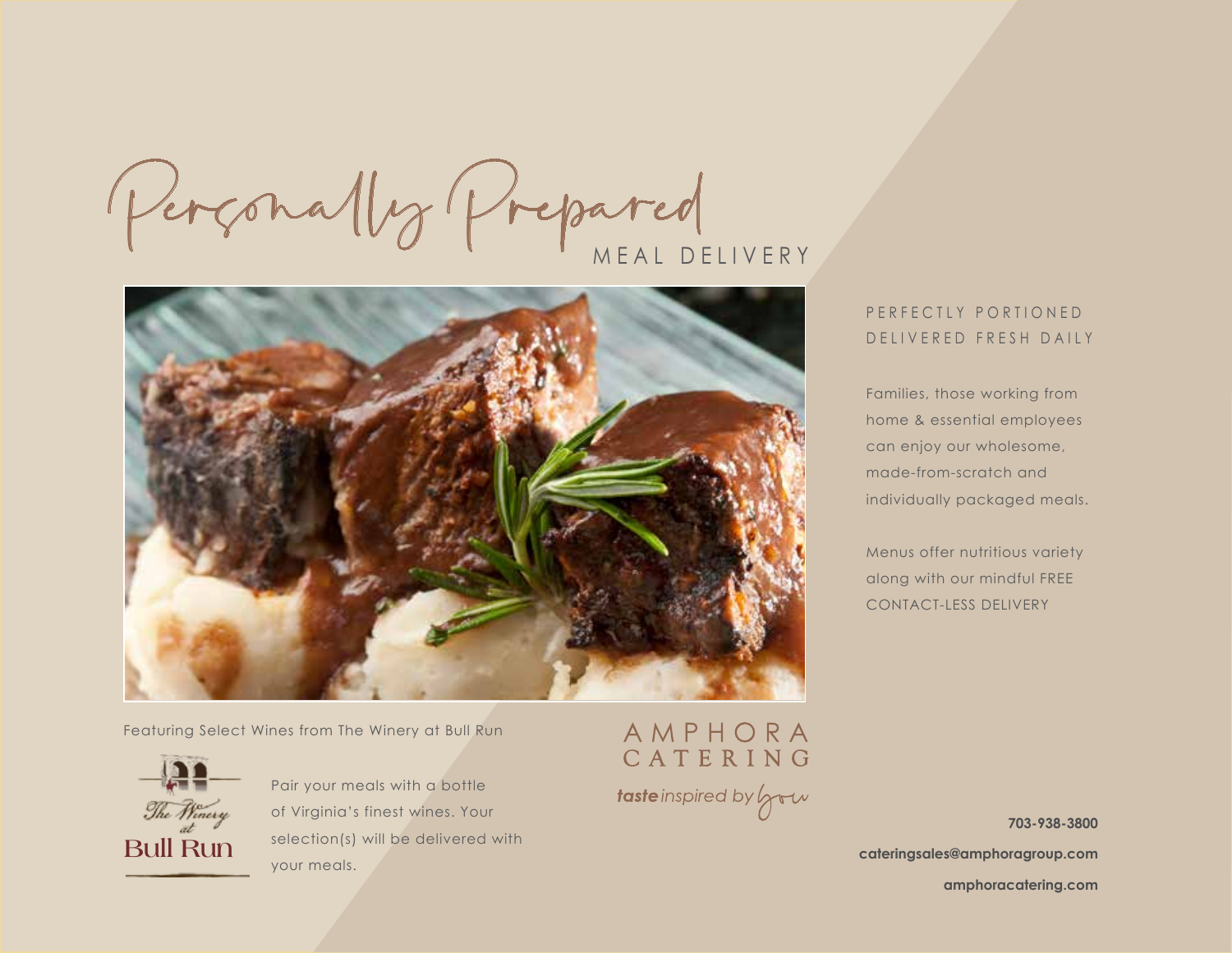# GF: Gluten Free / VG: Vegetarian / Vg: Vegan / Substitute Gluten Free macarons upon request\* Priced Per Person - Minimum Order Each Meal As Low As 4 Menu Selections While Supplies Last

#### **BREAKFAST ONE | \$ 11.95 (GF, VG)**

BAKED ITALIAN MINI OMELETS Spinach, Sun Dried Tomatoes, Artichoke Hearts & Artisan Italian Cheeses w/ Homefried Potatoes & Whole Fruit

#### **MEAL ONE | \$ 14.95 (GF)**

#### GREEK SALAD

Mixed Greens with Cucumbers, Tomatoes, Red Onions, Feta Cheese & Olives, House Vinaigrette SHRIMP SANTORINI Jumbo Shrimp With Crushed Plum Tomatoes & Feta Cheese In A White Wine Garlic Butter Sauce, Served Over Rice Pilaf

\*Amphora Bakery Treat

#### **MEAL TWO | \$ 14.95 (GF)**

ST PATRICK'S CORN BEEF & CABBAGE Traditional Sliced Corned Beef with Cabbage, Carrots, Parslied Red and New Potatoes SHAMROCK SALAD Mixed Greens with Red Onions, Grape Tomatoes, Irish Stilton Vinaigrette \*Amphora Bakery Treat *Pairs well with Winery at Bull Run's "2017 Norton"*

# **BREAKFAST TWO | \$ 11.95 (VG)** STEEL CUT OATMEAL POWER BOWL

• Granola, Caramelized Apples, Walnuts & Honey

#### **MEAL THREE | \$ 14.95**

RED WINE BRAISED BEEF BRISKET Whipped Potatoes, Sautéed Seasonal Vegetables & Assorted Rolls \*Amphora Bakery Treat *Pairs well with Winery at Bull Run's "2017 Petit Verdot"*

#### **MEAL FOUR | \$ 14.95 (VG)**

PAN SEARED SALMON WITH DILL CREAM Lemon-Herbed Quinoa, Garlic Roasted Vegetables & Assorted Rolls \*Amphora Bakery Treat *Pairs well with Winery at Bull Run's "2018 Rose"*

#### **MEAL FIVE | \$ 14.95 (VG)**

LENTIL STEW Garden Salad With House Vinaigrette, Herb Linguine With Evoo & Grated Parmesan & Assorted Dinner Rolls \*Amphora Bakery Treat

#### **FOR THE FREEZER | \$ 75.00 EA**

1/2 TRAY BEEF LASAGNA - Serves up to 10 1/2 TRAY VEGGIE LASAGNA - Serves up to 10 SPAGHETTI & MEATBALL KIT - Serves up to 8 Includes 20 Italian Meatballs, 1qt of House Made Marinara, and 1lb of Uncooked Spaghetti *Pairs well with Winery at Bull Run's "2017 Merlot"*

**KID-FRIENDLY | \$ 11.95** CHICKEN NUGGETS w/Ketchup & Honey Mustard MACARONI & CHEESE FRUIT SALAD



Featured Wines from The Winery at Bull Run

2017 Delaney

2017 Barrel Select **Chardonnay** 

*2018 Rose*

*2017 Merlot*

*2017 Norton*

*2017 Petit Verdot* 

**All Orders Require Minimum of 4 per Each Meal Variety**